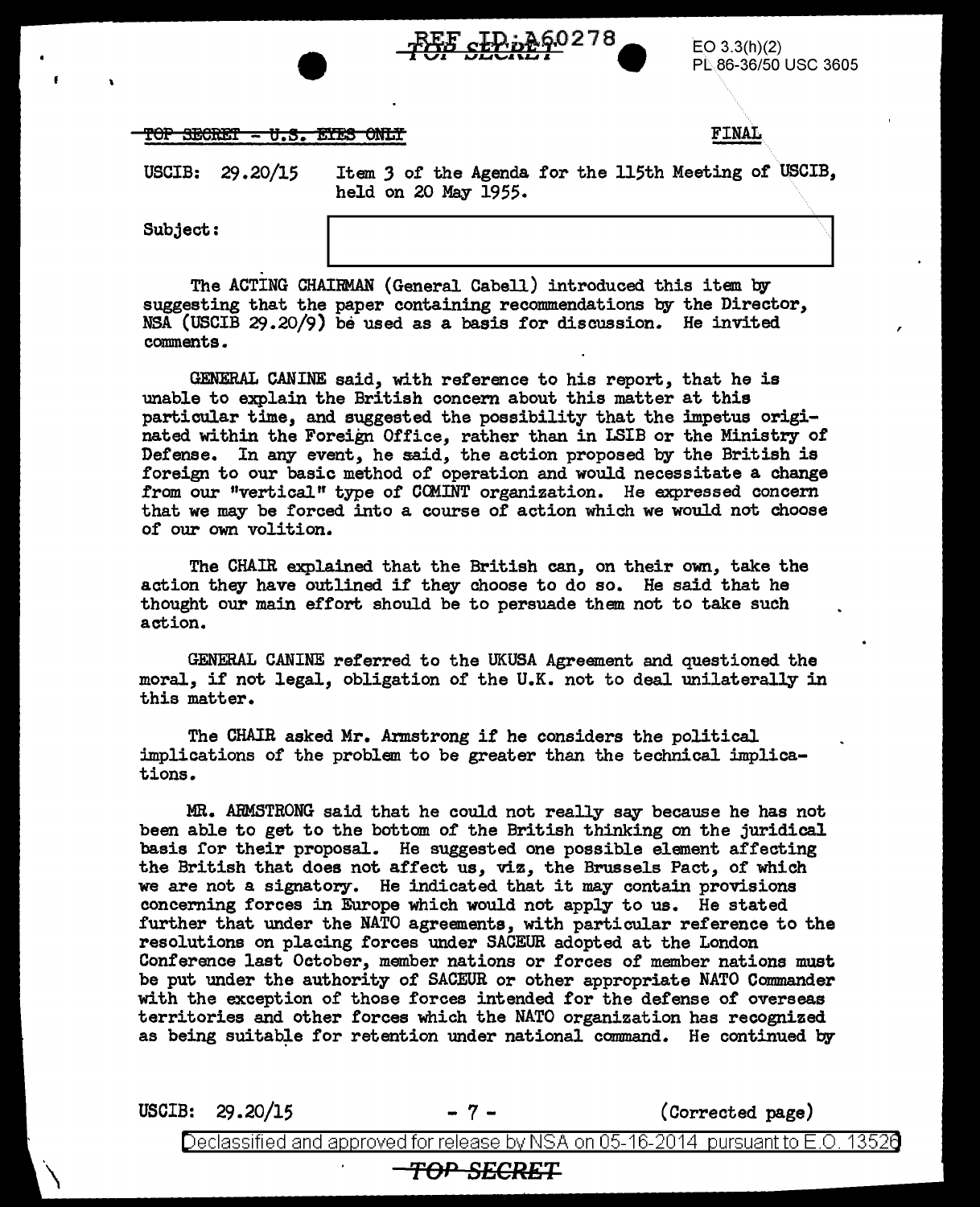## TOP SECRET - U.S. EYES ONLY

USCIB: 29.20/15

saying that in view of inability to assess the juridical basis advanced by the British, he is not in complete accord with the Executive Secretary's proposal, because until a full study of the legal aspects is made we are not in a position to recommend officially that the British take, or refrain from taking, certain action.

The ACTING CHAIRMAN asked if the members were willing to ask the Department of State, with assistance from NSA, to take the leadership in making representations to the British, leaving it to the discretion of the State member as to whether the matter should be handled in political or COMINT channels.

MR. ARMSTRONG, pointing out that the involvement of military forces makes this matter of greater concern to the Department of Defense than to his Department, suggested that leadership be in the hands of the Department of Defense. He offered such assistance as his Department might be able to give.

GENERAL ERSKINE suggested that the solution· of the problem lay in the Defense understanding of that portion of the London-Paris Agreement which required all forces of NATO member nations in the area of Allied Command Europe to be placed under SACEUR except those forces which NATO "has recognized or will recognize as suitable to remain under national command." He reported that the Defense member of the U.S. element of the Nine Power Conference Working Group reveals that there was an understanding in arriving at those words that military forces now in place, but not listed in the SHAPE Annual Review of Forces, have already been recognized by NATO as suitable to remain under national command.

GENERAL CANINE expressed some surprise that he has had no word from the Director, GCHQ on this subject, since he usually receives informal notice in advance of official proposals. He said that this leads him to conclude that this matter is being pressed by the Foreign Office rather than by LSIB.

The CHAIR suggested that our first step be to object to the contemplated U.K. action at the USCIB-LSIB level, and proposed that the draft message prepared by the Executive Secretary be used as a basis for discussion.

The manbers considered the draft message to LSIB (enclosure with USCIB 29.20/10) and after approving paragraphs l and 2, directed the Executive Secretary to prepare an alternate paragraph *3* which would (1) suggest that LSIB inform USCIB of' its views, with particular reference to the juridical basis, (2) offer to provide USCIB views to LSIB after the LSIB position has been studied, *(3)* suggest the possibility of a conference between USCIB and LSIB representatives in London, if deemed desirable after the exchange of respective views.

USCIB:  $29.20/15$   $-8$   $-$  (Corrected page)

## **TOP S£CRE'f**